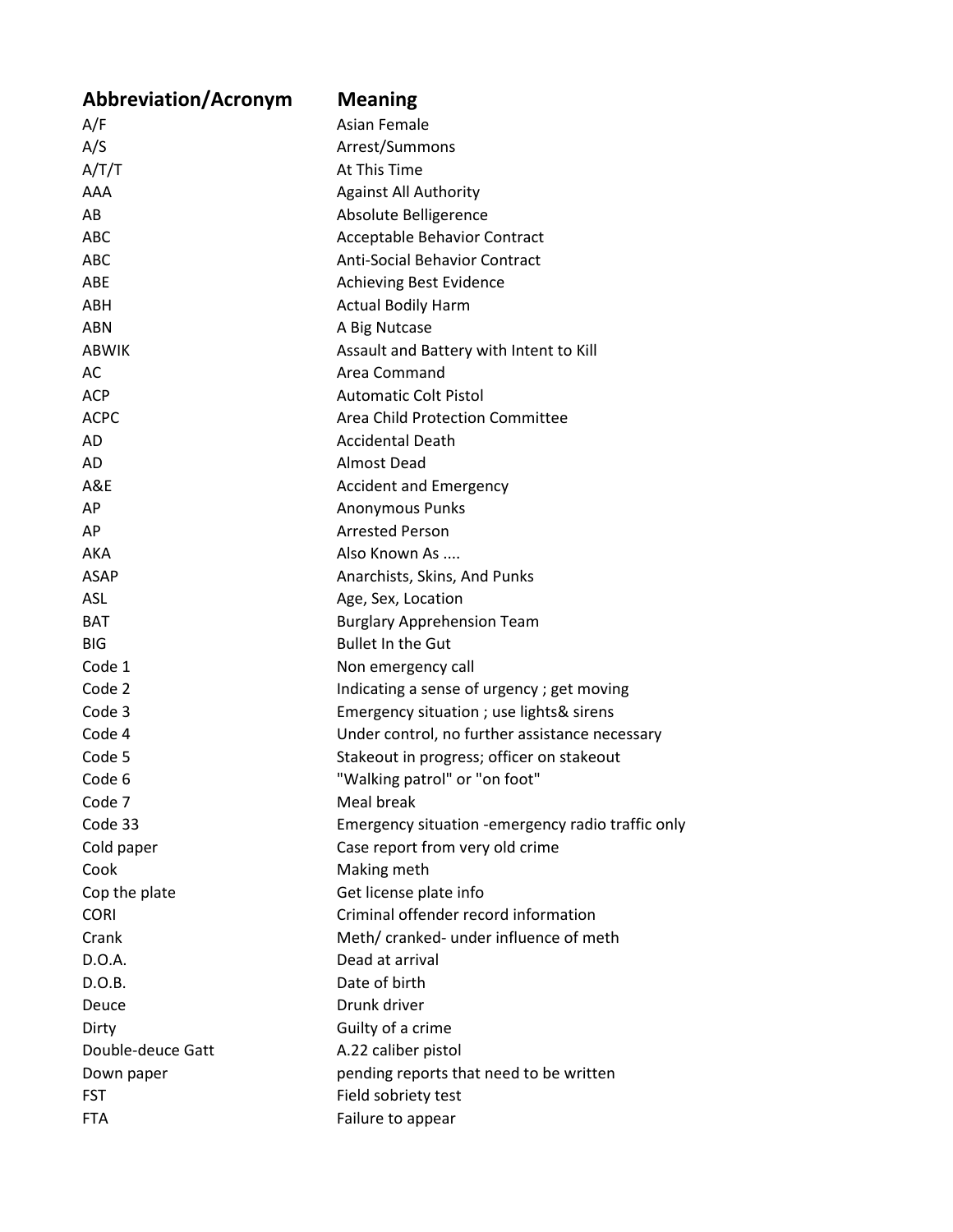| <b>FTP</b>      | Failure to pay                                                |
|-----------------|---------------------------------------------------------------|
| GAH             | Firearm usually pistol                                        |
| GOA             | Gone at arrival                                               |
| H&S             | Old car in poor condition                                     |
| Hot             | Happening now                                                 |
| <b>IFO</b>      | in front of                                                   |
| Ш               | Having an arrest record in another state                      |
| J               | Juveniles                                                     |
| Joint           | Marijuana cigarette; prison                                   |
| K&A             | Required comm. When serving search warrant (Knock & Announce) |
| LO              | Legal owner                                                   |
| Mahaska         | Concealed firearm                                             |
| Make the bucket | Get arrested                                                  |
| <b>MDS</b>      | mobile data system- patrol vehicle video screen               |
| <b>Mups</b>     | Missing persons database                                      |
| <b>NCF</b>      | No complaint field                                            |
| On the box      | Given a lie detector test                                     |
| Packin'         | Carrying a firearm                                            |
| Pas             | Preliminary Alcohol Screening device                          |
| PC              | Probable cause to detain or arrest                            |
| PO              | Probation or parole officer                                   |
| Pop             | to arrest                                                     |
| Px              | Preliminary or polygraph examination                          |
| QOA             | quiet on arrival                                              |
| Reg Out         | <b>Expired registration</b>                                   |
| <b>RO</b>       | registered owner                                              |
| Roll up         | to arrest someone                                             |
| Roscoe          | firearm                                                       |
| Rp              | reporting party                                               |
| T-Bone          | to broadside, traffic accident                                |
| X               | involvement of a feniale, typically in dispata                |
| Wobbler         | crime that can be charged as a felony or misdemeanor          |
| <b>ADW</b>      | Assault with a Deadly Weapon                                  |
| ASP             | Angry Sick Person                                             |
| <b>AWP</b>      | Angry White People                                            |
| <b>BHG</b>      | <b>Bullet Hole Girl</b>                                       |
| ВM              | <b>Burning Man</b>                                            |
| <b>CDP</b>      | Case Da Place                                                 |
| <b>COA</b>      | <b>Crackheads Of America</b>                                  |
| CU              | <b>Cocaine User</b>                                           |
| <b>DWA</b>      | Driving While Asian                                           |
| FC              | Female Child                                                  |
| <b>FPU</b>      | <b>Family Protection Unit</b>                                 |
| <b>GIDH</b>     | Good In Da Hood                                               |
| <b>GWB</b>      | Ganster Wanna Be                                              |
| <b>LOL</b>      | Lunatic On the Loose                                          |
| <b>NBA</b>      | Not By Accident                                               |